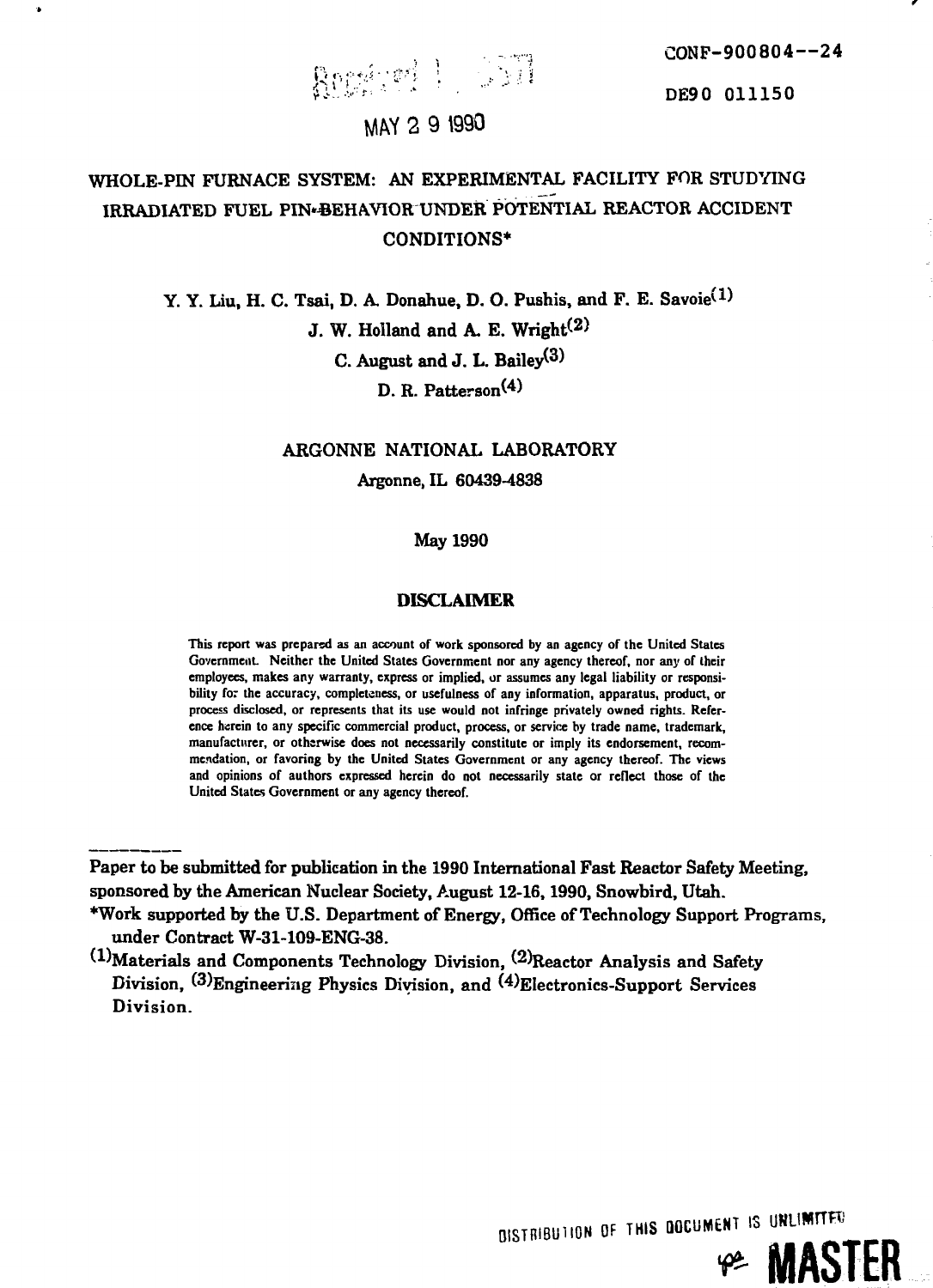## WHOLE-PIN FURNACE SYSTEM: AN EXPERIMENTAL FACILITY FOR STUDYING IRRADIATED FUEL PIN BEHAVIOR UNDER POTENTIAL REACTOR ACCIDENT CONDITIONS\*

Y. Y. Liu, H. C. Tsai, D. A Donahue, D. O. Pushis, and F. E. Savoie, J. W. Holland, A E. Wright, C. August and J. L. Bailey, and D. R. Patterson

## ARGONNE NATIONAL LABORATORY Argonne.IL 60439-4838

#### **ABSTRACT**

The whole-pin furnace system is a new in-cell experimental facility constructed to investigate how irradiated fuel pins may fail under potential reactor accident conditions. Extensive checkouts have demonstrated excellent performance in remote operation, temperature control, pin breach detection, and fission gas handling. The system is currently being used in testing of EBR-II-irradiated Integral Fast Reactor (IFR) metal fuel pins; future testing will include EBR-II-irradiated mixed-oxide fuel pins.

#### INTRODUCTION

Ex-reactor heating tests provide effective and economical means to study the behavior of irradiated materials, particularly under potential reactor accident conditions during which transient high temperatures tend to overwhelm neutron irradiation effects. Two excellent examples are the postirradiation heating tests conducted in the Fuel Cladding Transient Tester (FCTT) on oxide fuel cladding,  $^{1}$  and in the Fuel Behavior Test Apparatus (FBTA) on metal fuels.<sup>2</sup> Whereas the FCTT tests generated data on the stress rupture behavior of irradiated cladding tubes, the FBTA tests generated data on the penetration of cladding due to fuel/cladding chemical interactions. Both are separate-effects studies, however, because only parts of the larger fuel pin system are tested and for only one specific purpose at a time: mechanical properties in the FCTT and, e.g., fuel/cladding compatibility in the FBTA. In neither system are the synergistic effects in an integral fuel pin evaluated.

In order to understand the synergistic roles of fission-gas pressure and fuel/cladding chemical interactions, a new experimental facility, the Whole-Pin Furnace (WPF) system, was constructed and installed in the Alpha Gamma Hot Cell Facility (AGHCF) at Argonne National Laboratory in Illinois. This system was designed and is currently being used to study the "integral" behavior of EBR-II-irradiated, Integral Fast Reactor (IFR) fuel pins under simulated, relatively long-term (minutes to days) loss-of-flow (LOF) and/or loss-ofheat-sink (LOHS) types of reactor accident conditions. Future testing will also inelude EBR-II-irradiated mixed-oxide fuel pins. The primary objectives of the WPF tests are: (1) to identify cladding breaching modes, mechanisms, and thresholds for metallic and mixed-oxide fuel pins; and (2) to provide data to enable further development and validation of fuel pin failure models. $3.4$  Fulfilling these objectives will enhance our understanding on how irradiated fuel pins may fail under LOF/LOHS conditions, and bridge the gap between the short-term (seconds) transient overpower (TOP) experiments in TREAT<sup>5</sup> and the relatively low- temperature, inherent safety demonstration experiments in EBR-II.6

<sup>\*</sup>Work supported by the U.S. Department of Energy, Office of Technology Support Programs, under Contract W-31-109-ENG-38.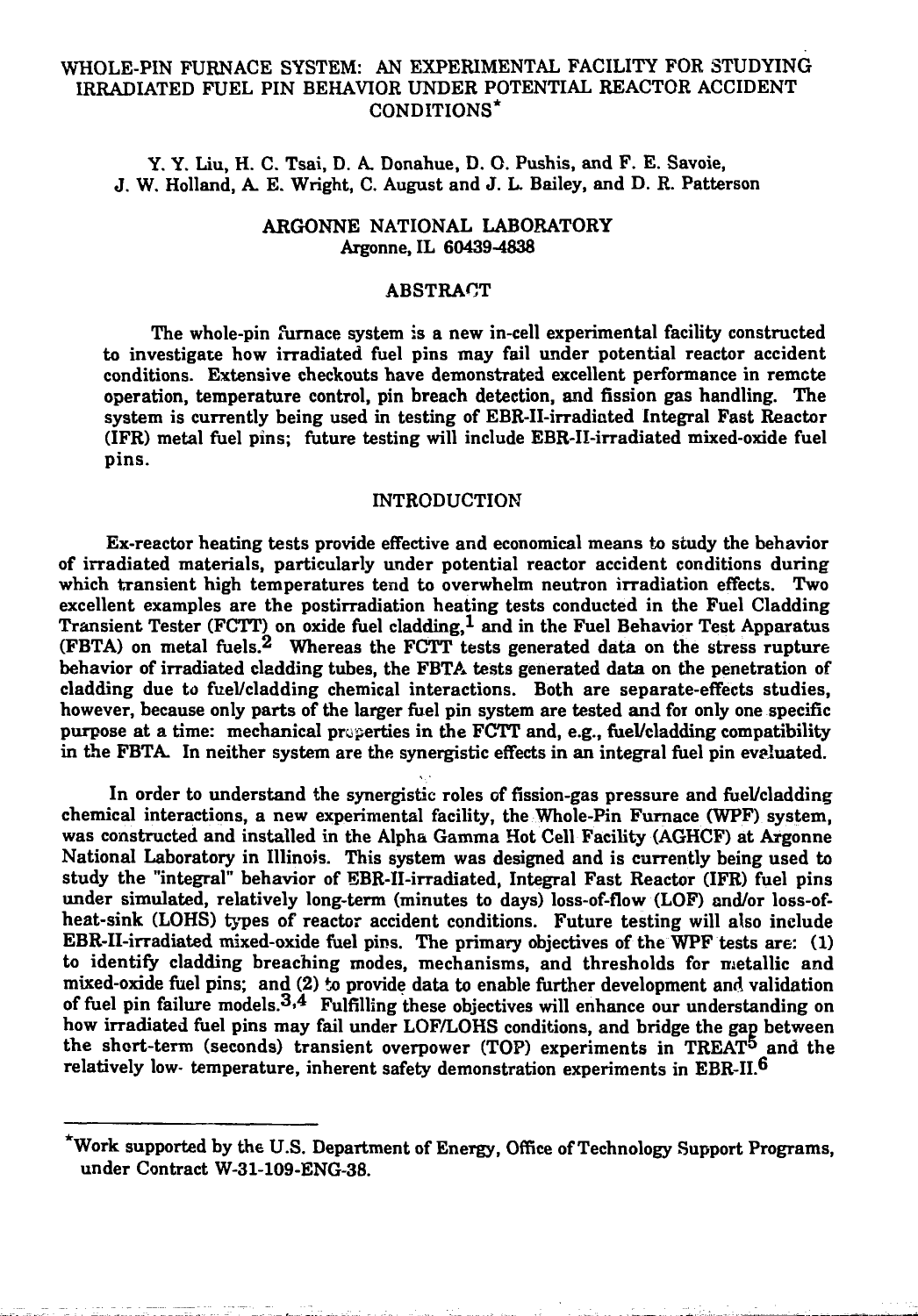#### SYSTEM DESCRIPTION

The major components of the WPF system (Fig. 1) are an in-cell furnace rig, a furnace control system, and a fission-gas measurement system (not shown). Ancillary components of the WPF system include a glycoVwater heat exchanger for cooling the furnace body, and nitrogen and helium gas supplies for lamp cooling and environment control.

## In-Cell Furnace Rig

The in-cell furnace rig consists of a test section and a furnace mounted on a selfpropclled, remotely operated cart. The test section, containing the irradiated fuel pin, is a 122-cm-long stainless steel tube assembly normally evacuated and sealed during a test Two pressure transducers, located at the top of the test section, provide the means for pin breach detection by measuring the pressure rise due to fission-gas release into the sealed system. Temperature along the length of the pin is measured by six Type-K thermocouples located at different elevations in the annulus between the irradiated fuel pin and the stainless steel tube. A Type-S thermocouple, welded on the outside of the stainless steel tube, serves as the control thermocouple for maintaining the desired test temperatures. Outside the stainless steel tube is a quartz tube that provides a channel for helium cover gas flow, which provides an inert atmosphere for the test section during the test.

The furnace is a 65-cm-long radiant heating chamber powered by four longitudinal infrared-filament lamps. Elliptically-shaped and highly reflective surfaces behind the filaments focus the radiant energy onto the centerline of the furnace where the test fuel pin is placed. The furnace is capable of continuous high-temperature  $(-1,100^{\circ}C)$  operation over extended periods, with a short-term capability up to  $-1,650^{\circ}$ C. Low-mass lamp filaments and efficient energy focusing permit a rapid specimen temperature rise, up to  $\sim 30^{\circ}$ C/s depending on the specimen size. Motorized lift and manual slide mechanisms on the cart are used to support, align, and adjust the position of the test section and fuel pin within the furnace.

#### Furnace Control System

Control of the furnace, based on feedback of the control thermocouple temperature, is administered by a microcomputer using commercially available software. In the closedloop feedback algorithm, the control thermocouple temperature is compared, at a regular time interval, with the desired temperature profile, which could be a flattop, a ramp, or a specific profile that simulates a given reactor transient event. Using the conventional proportionality- integral-differential  $(P-I-D)$  method,<sup>7</sup> the software determines the desired amount of power to be delivered to the furnace by minimizing the deviation between the actual and the target temperatures. The coefficients of the **P-I-D** terms are preselected to achieve optimum temperature control, characterized by stable temperature tracking, minimum time lag, and modest temperature overshoot.

To permit unattended WPF operation for up to several days, furnace trips governed by hardware and software mechanisms, some of which are redundant, are provided. Trip initiators under normal conditions include high test-section pressure (i.e., cladding breaching) and expiration of the desired test duration. Trip initiators under abnormal conditions include high/low control thermocouple temperatures, high furnace power, high coolant temperature, and low coolant flow rates. Protection of the hot cell and the system are the primary functions of the latter trip initiators.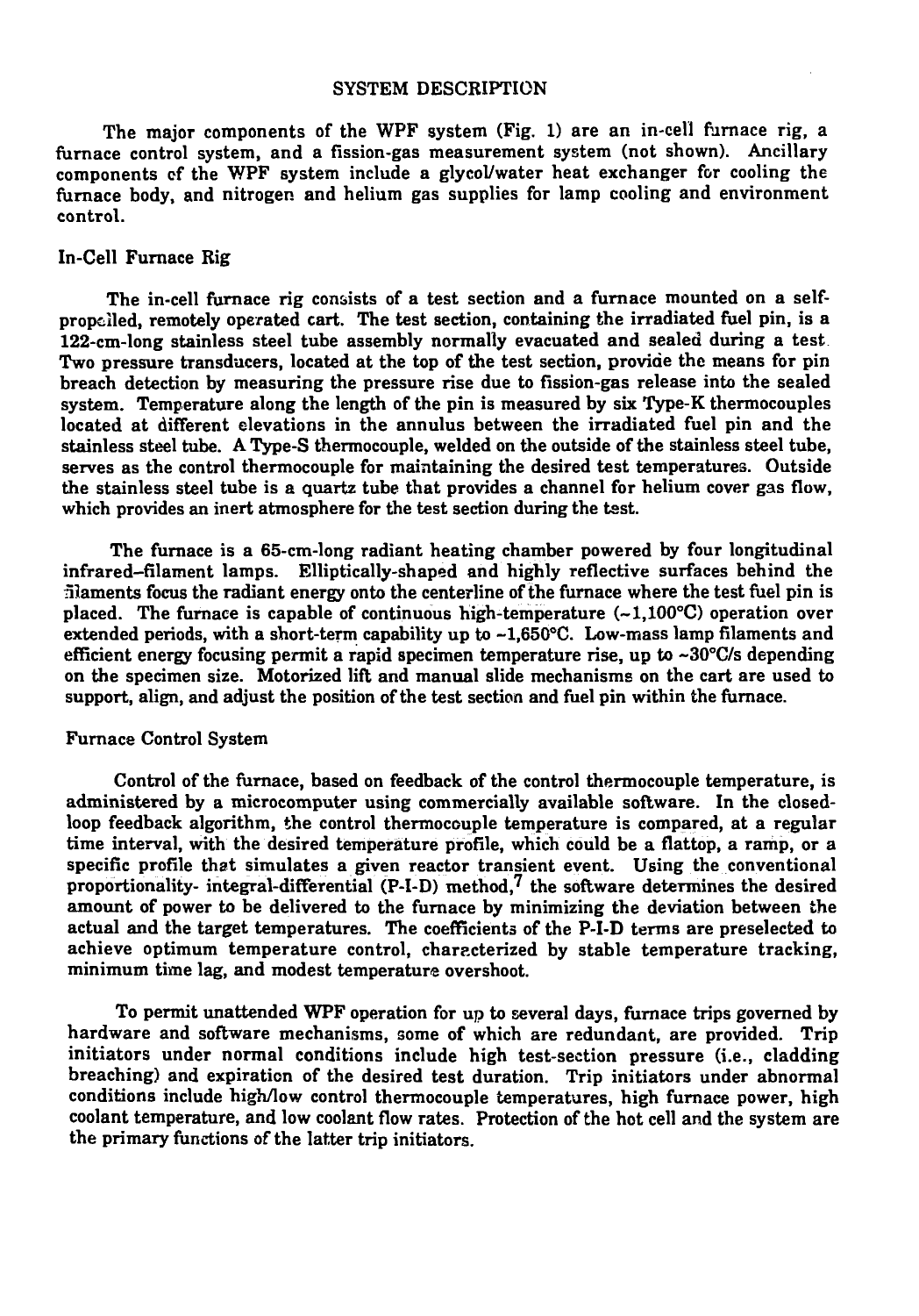

Fig. 1. The Whole-pin Furnace system before the furnace (open and at the right) was placed in-cell.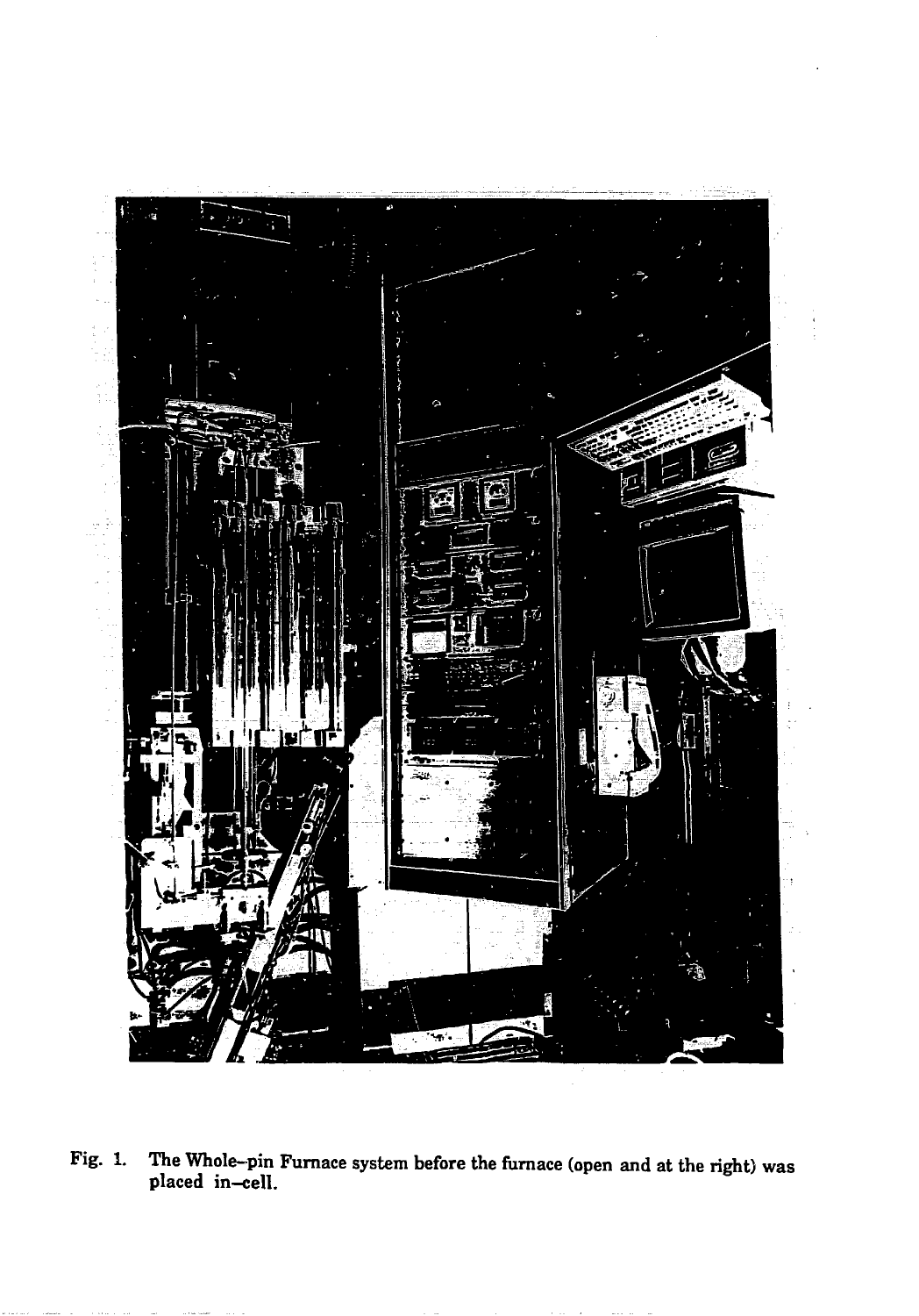The microcomputer also performs the functions of data acquisition  $ar\Delta$  storage. Key test parameters are displayed on a monitor to exhibit test progression on a real time basis. A manual scram ability is provided for operator intervention, if necessary.

#### Fission-Gas Measurement System

The major functions of the fission-gas measurement system are to collect the released fission gases for measurement, analysis, and a controlled disposal. The system consists of two subsystems. The gas retention subsystem, located in-cell, initially collects the noncondensible fission gases released into the test section from the breached pin. The gas sampling subsystem, located out-of-cell, measures the gas pressure and allows extraction of fission-gas samples for mass spectrometric analysis. The vacuum pump, pressure measuring devices and system gas-purging apparatus are located out-of-cell in conjunction with the gas-sampling subsystem. The manifold volumes of the in-cell and out-of-cell subsystems were designed such that only a small quantity of fission gas is brought out of the cell during measurement and sampling, while the bulk of the fission gas remains in-cell in two expansion chambers.

## PERFORMANCE CHARACTERISTICS

Every phase of the WPF operation was thoroughly checked during out-of-cell acceptance testing before the furnace rig was installed in-cell. Detailed procedures were developed for the necessary tasks of pin loading into the test section, assembly and disassembly of the test section onto the cart, etc. and for contingency tasks such as replacement of the furnace lamps or the furnace itself. The fission-gas measurement system underwent leak and pressure tests, manifold volume calibration, and gas collection and measurement trials, all using helium and argon as substitutes for fission gas. After the furnace rig was introduced into the cell, a series of in-cell acceptance tests was conducted to verify system leak tightness, remote operation, and sensor functions. As a result of the thorough out-ofcell checkout, only minor procedural modifications were found necessary to perfect the incell operations.

The thermal performance of the furnace and the pin breach detection system were two crucial areas that were checked in-depth. Results obtained from the characterization of these areas are summarized below.

## Thermal Performance

The thermal performance of the WPF system has been characterized in over sixty outof-cell and in-cell checkout runs, most of which used an evacuated test section containing a dummy fuel pin identical in nominal dimensions to an irradiated IFR fuel pin. Early tests had established that heat transfer to the pin would not be significantly degraded if the test section was evacuated rather than containing a heat-conducting gas. For operational considerations of pressure transducer sensitivity and later when the released fission gases would be collected and sampled for quantitative analysis, it was decided that the normal mode of operation would be with an evacuated test section.

The major purpose of the thermal performance checkout runs was to determine the P-I-D parameters to be used in the closed-loop feedback algorithm for temperature control. Criteria for the desirable thermal performance were a ramp rate of 5 to 10°C/s; a stable tracking within +5°C of the target temperatures (as indicated by the control thermocouple) in the range of 600 to 925°C (similar to those of the FBTA tests); and an overshoot of the target temperature of only 15°C or less. The results of the checkout runs indicated that the first two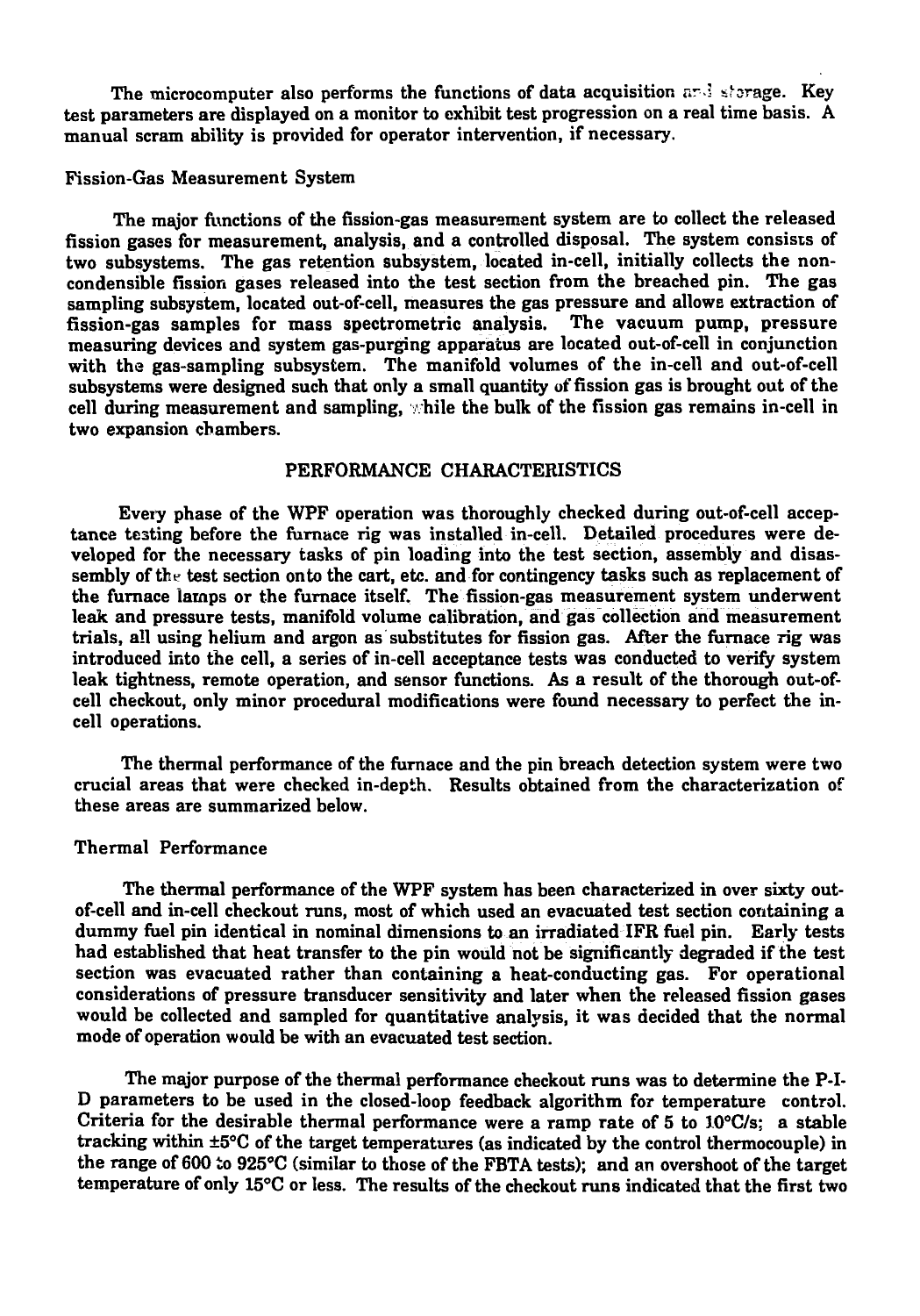**criteria were easily met , i.e., ramp rates between 4.5 to 7.3°C/s and target temperature tracking within ± 2°C were achieved. The third criterion was also satisfied in all but two runs, which had overshoots of ~18°C that lasted no more than 150 s before returning to a stable target temperature. A typical example of the temperature control is shown in Fig. 2 for a target temperature of 800°C.**

**The steady-state furnace temperature profile for a 900°C target temperature, shown in Fig. 3, indicated an -160°C difference between the temperatures at the midheight of the furnace and at 3 cm above the bottom of the furnace heating zone. This temperature difference reduced to -120°C at a target temperature of 800°C. In an actual test, the relative position of the fuel pin within the furnace can be adjusted (by raising or lowering the test section support platform on the cart) to match the anticipated axial temperature profile for a given portion of a fuel pin in a given reactor transient event. If this adjustment alone is not sufficient, the helium flow rate through the test section quartz tube can be altered to provide additional temperature shaping capability.**

#### **Pin Breach Detection**

**The sensitivity and response time of the WPF system to detect pin breaching in an evacuated test section was demonstrated by heating pre-defected pressurized capsules having fusible seals. The capsules had a 0.8-mm-diameter, pre-drilled hole (i.e., a simulated defect) soldered closed with a Ag-Cu-Zn-Sn soldering material that melts at 618°C and flows at 652°C. The lengths of the capsules were sized such that the contained argon gas pressure would approximate that of fission gas in irradiated IFR fuel pins when the capsules were at temperature. The distance between the defects in the capsules and the pressure transducers at the top of the test section was -100 cm, roughly the same as that anticipated for the breach of a real fuel pin under test.**

**The pressure transducer responses in the pressurized capsule runs were qualitatively similar, and Fig. 4 shows the response for the capsule containing the least amount of argon gas. The pressure inside the evacuated test section remained low (<lkPa) during slow heatup (~l°C/s) from 300°C, indicating that the test section was sealed tight during the temperature rise. The pressure increased abruptly at 345 s when the control thermocouple temperature reached 619°C, one degree above the solidus of the Ag solder. This pressure rise caused a furnace trip at a trip pressure of 8.2 kPa less than two seconds after melting of the Ag-soldering material. Considering the distance (~ 100 cm) between the defect and the pressure transducers, the sensitivity and response time of the system were excellent in detecting pin breach in an evacuated test section. Lowering the trip setpoint of the pressure transducers will further reduce the time between pin breach and detection, at a sensitivity level essentially limited by the electronic noise (-1 kPA) of the transducers.**

**After each cf the two sensitivity Tuns, the argon gas was collected to test the accuracy of the gas collection and measurement system. The volumes of gas collected for the two runs were 50.6 and 146.6 cc (STP). These values are in excellent agreement with calculated contained volumes of 50.4 and 147 cc, respectively, before the iests, thus demonstrating the capability of the system to quantitatively measure released fission gases.**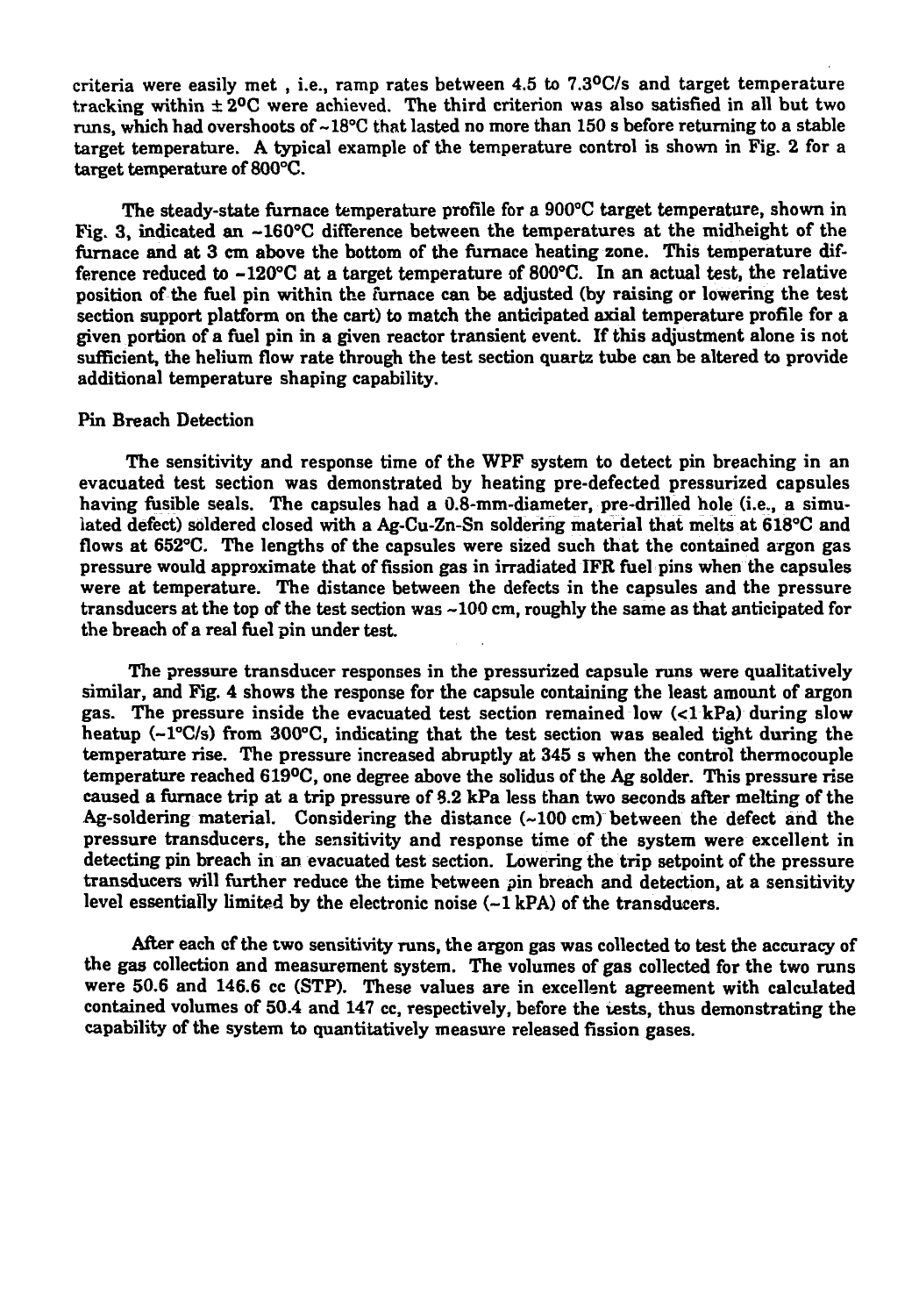

 $\mathbf{I}$ 

Fig. 2. Typical time-temperature history of the computer-controlled WPF system.



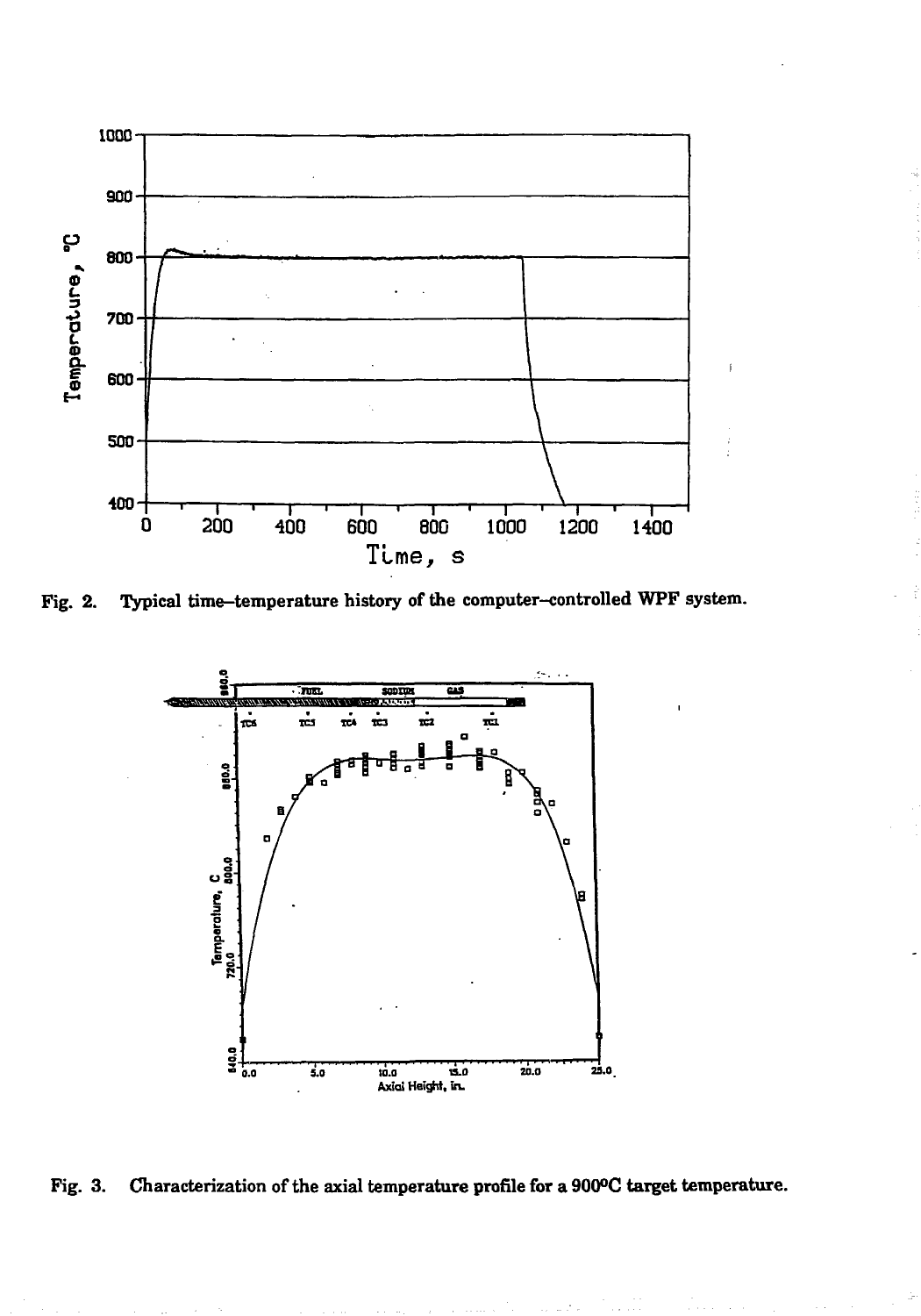



## CONCLUSIONS

Extensive checkout and acceptance testing of the WPF have demonstrated excellent capabilities in remote operation, thermal performance, pin breach detection, and fission gas handling. The ability to sensitively detect pin breach under closely simulated accident temperature conditions, coupled with a variety of the pre- and posttest examination techniques (e.g., pin profilometry, gamma scan, electron beam instruments), will provide a capability to better understand the modes and mechanisms of pin breach, for establishing the margins to pin breach for present and future fuel-pin designs, and for generating data to be used in the development and validation of fuel pin failure models. The first WPF in-cell test on an irradiated fuel pin has already been successfully conducted; more tests will follow in the near future.

## ACKNOWLEDGMENTS

This work was performed under the auspices of the U. S. Department of Energy. The authors would like to thank L. A. Neimark for continuing support and guidance of the program.